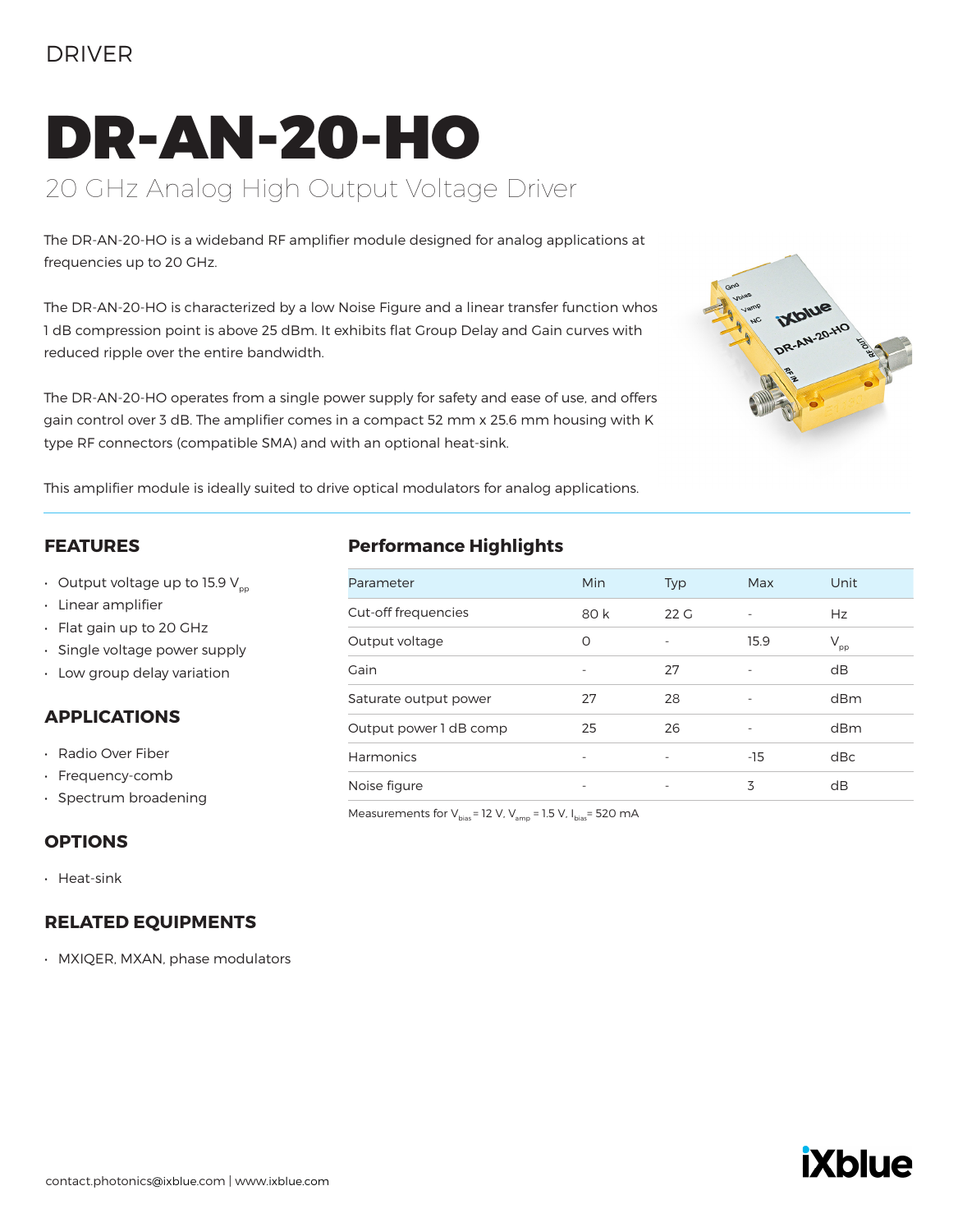# DRIVER | **DR-AN-20-HO** | 2/5

# DR-AN-20-HO

# 20 GHz Analog High Output Voltage Driver

## **DC Electrical Characteristics**

| Parameter              | Symbol            | Min                      | Typ | Max | Unit |
|------------------------|-------------------|--------------------------|-----|-----|------|
| Supply voltage (fixed) | <sup>v</sup> bias |                          |     |     |      |
| Current consumption    | <sup>'</sup> bias | $\overline{\phantom{a}}$ | 520 | 580 | mA   |
| Gain control voltage   | amp               | $\overline{\phantom{a}}$ |     |     |      |

## **Electrical Characteristics**

| Parameter          | Symbol                               | Condition              | Min                      | Typ                      | Max                      | Unit                       |
|--------------------|--------------------------------------|------------------------|--------------------------|--------------------------|--------------------------|----------------------------|
| Lower frequency    | $f_{\text{sub}}$ , lower             | -3 dB point            | $\overline{\phantom{a}}$ | $\overline{\phantom{a}}$ | 80                       | kHz                        |
| Upper frequency    | $f_{\text{3db}}$ , upper             | -3 dB point            | 21                       | 22                       | $\overline{\phantom{a}}$ | <b>GHz</b>                 |
| Gain               | $\mathsf{S}_{\scriptscriptstyle 21}$ | Small signal           | 25                       | 27                       | $\overline{\phantom{a}}$ | dB                         |
| Gain ripple        | -F                                   | $f < 21$ GHz           | $\overline{\phantom{a}}$ | $\overline{\phantom{a}}$ | ±1.5                     | dB                         |
| Input return loss  | $S_{11}$                             | $f < 20$ GHz           | $\overline{\phantom{a}}$ | $\overline{\phantom{a}}$ | $-10$                    | dB                         |
| Output return loss | $\mathsf{S}_{_{\mathsf{22}}}$        | $f < 20$ GHz           | $\overline{\phantom{a}}$ | $\overline{\phantom{a}}$ | $-10$                    | dB                         |
| Isolation          | $S_{12}$                             | $f < 30$ GHz           | $\sim$                   | $\overline{\phantom{a}}$ | -60                      | dB                         |
| Output power 1 dB  | $P_{1dB}$                            | 2 GHz < f < 20 GHz     | 25                       | 26                       | $\overline{\phantom{a}}$ | dBm                        |
| Saturated power    | $P_{\underline{\text{sat}}}$         | 2 GHz < f < 20 GHz     | 27                       | 28                       | $\overline{\phantom{a}}$ | dBm                        |
| Output voltage     | $\mathsf{V}_{\mathsf{out}}$          | Linear                 | $\circ$                  | $\overline{\phantom{a}}$ | 10                       | $\mathsf{V}_{\mathsf{pp}}$ |
|                    |                                      | Maximum swing          | O                        | $\overline{\phantom{a}}$ | 15.9                     |                            |
| Noise figure       | <b>NF</b>                            | $1$ GHz < $f$ < 20 GHz | $\overline{\phantom{a}}$ |                          | 5                        | dB                         |
|                    |                                      | $4$ GHz < $f$ < 14 GHz | $\sim$                   | $\overline{\phantom{a}}$ | 3                        |                            |
| Harmonics          | Harm                                 | $P_{1dB'}$ , f = 5 GHz | $\sim$                   | $\overline{\phantom{a}}$ | $-15$                    | dBc                        |
| Power dissipation  | P                                    | Small signal           | $\overline{\phantom{a}}$ | 6.2                      | $\overline{\phantom{a}}$ | W                          |
|                    |                                      |                        |                          |                          |                          |                            |

Conditions: S parameters -30 dBm,  $T_{\rm amb}$  = 25°C, 50  $\Omega$  system

### **Absolute Maximum Ratings**

Stresses in excess of the absolute maximum ratings can cause permanent damage to the device. These are absolute stress ratings only. Functional operation of the device is not implied at these or any other conditions in excess of those given in the operational sections of the data sheet. Exposure to absolute maximum ratings for extended periods can adversely affect device reliability.

| Parameter             | Symbol                        | <b>Min</b>               | Max   | Unit            |
|-----------------------|-------------------------------|--------------------------|-------|-----------------|
| RF input voltage      | $V_{in}$                      | $\overline{\phantom{0}}$ | 0.9   | $V_{\text{pp}}$ |
| Supply voltage        | $V_{bias}$                    |                          | 13    | V               |
| DC current            | bias                          | $\overline{\phantom{0}}$ | 580   | mA              |
| Gain control voltage  | $V_{amp}$                     | $\circ$                  | っ     | V               |
| Power dissipation     | $P_{\text{diss}}$             |                          | 7.5   | W               |
| Operating temperature | $\mathsf{T}_{_{\mathrm{op}}}$ | Ο                        | $+40$ | $^{\circ}C$     |
| Storage temperature   | st                            | -5                       | $+70$ | $\hat{C}$       |

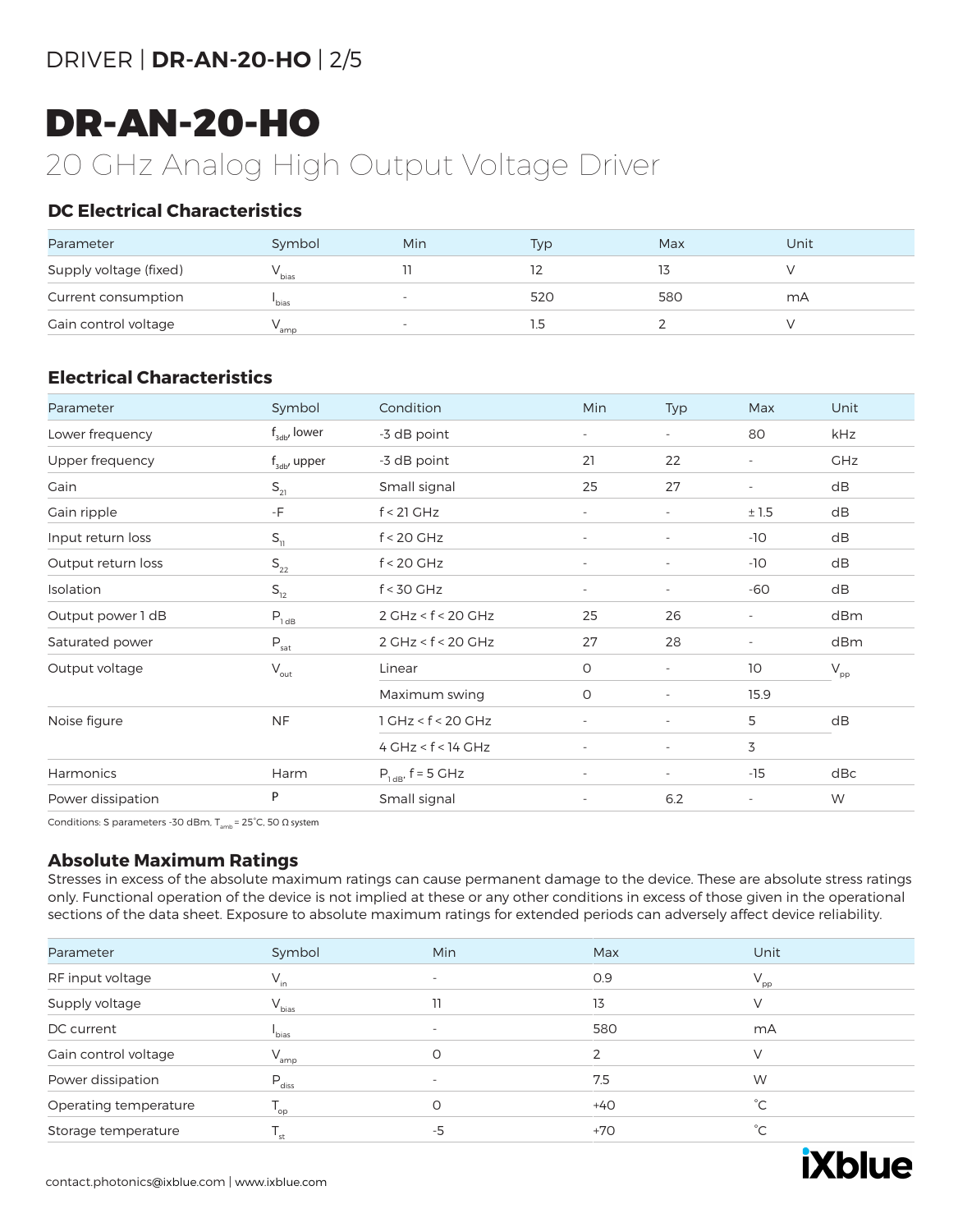# DRIVER | **DR-AN-20-HO** | 3/5

# DR-AN-20-HO

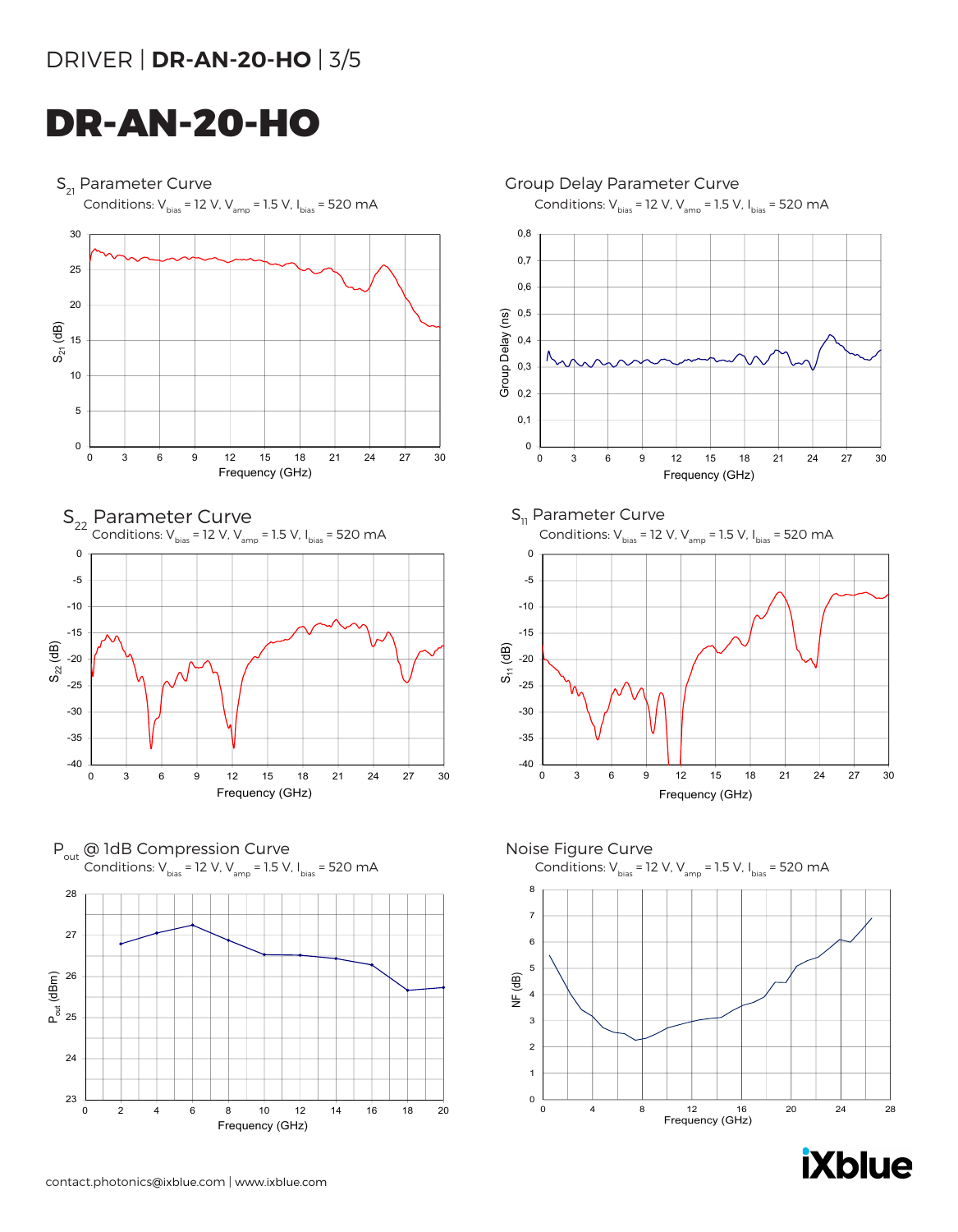# DRIVER | **DR-AN-20-HO** | 4/5

Electrical Schematic Diagram



#### Mechanical Diagram and Pinout All measurements in mm



The heat-sinking of the module is necessary. It's user responsability to use an adequate heat-sink. Refer to page 6 for iXblue recommended heat-sink.

| <b>PIN</b> | <b>Function</b>                     | Unit                                  |
|------------|-------------------------------------|---------------------------------------|
| IN         | RF In                               | Female K connector                    |
| OUT        | RF Out                              | Male K connector                      |
| $V_{bias}$ | Power supply voltage                | Set a typical operating specification |
| $V_{amp}$  | Output voltage amplitude adjustment | Adjust for gain control tuning        |